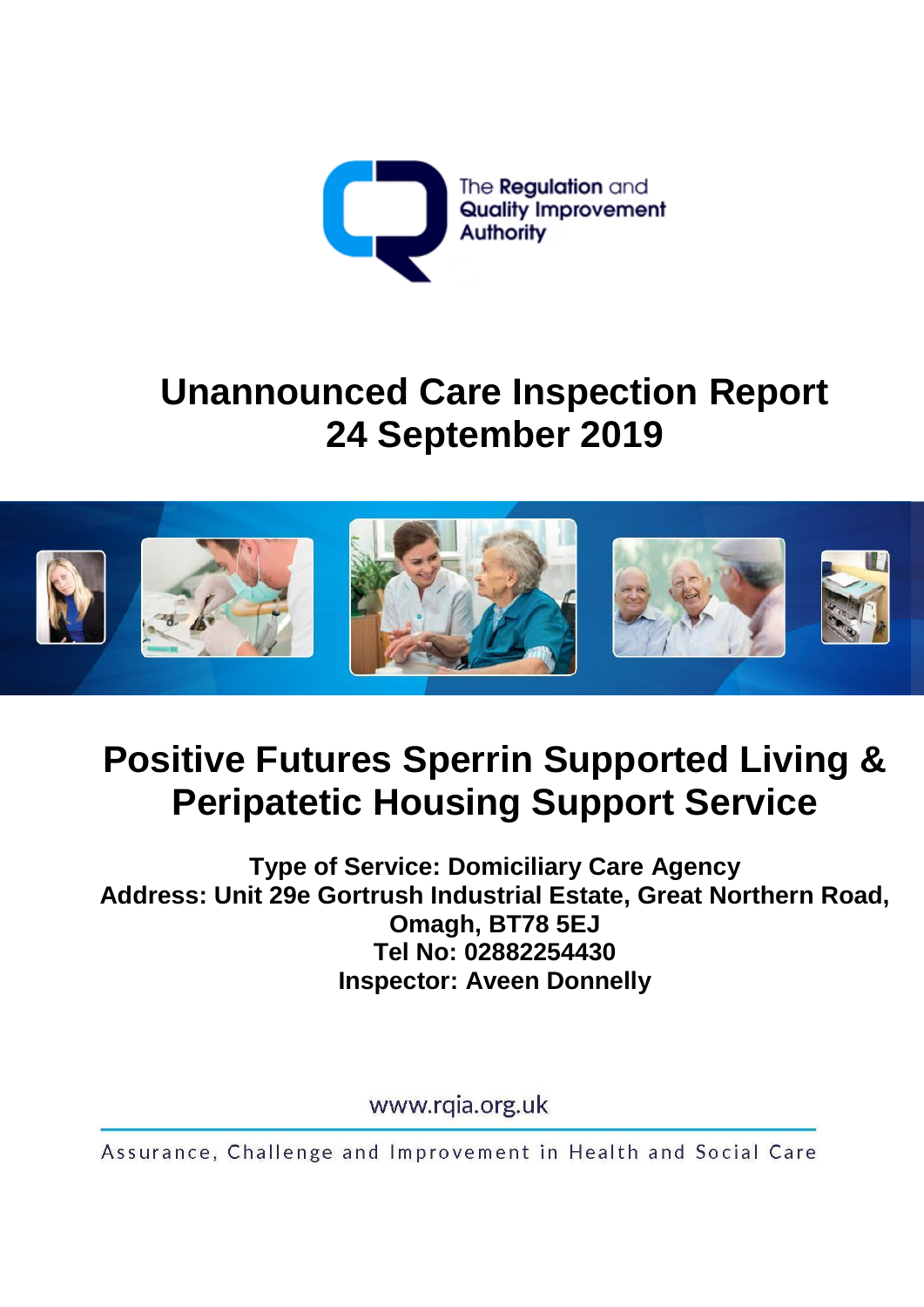It should be noted that this inspection report should not be regarded as a comprehensive review of all strengths and areas for improvement that exist in the service. The findings reported on are those which came to the attention of RQIA during the course of this inspection. The findings contained within this report do not exempt the service from their responsibility for maintaining compliance with legislation, standards and best practice.

#### **1.0 What we look for**



#### **2.0 Profile of service**

Positive Futures Sperrin Supported Living Service is a domiciliary care agency (DCA) which provides a range of supported living services, housing support and personal care services to twelve individuals living in the local area. Their care is commissioned by the Western Health and Social Care (HSC) Trust.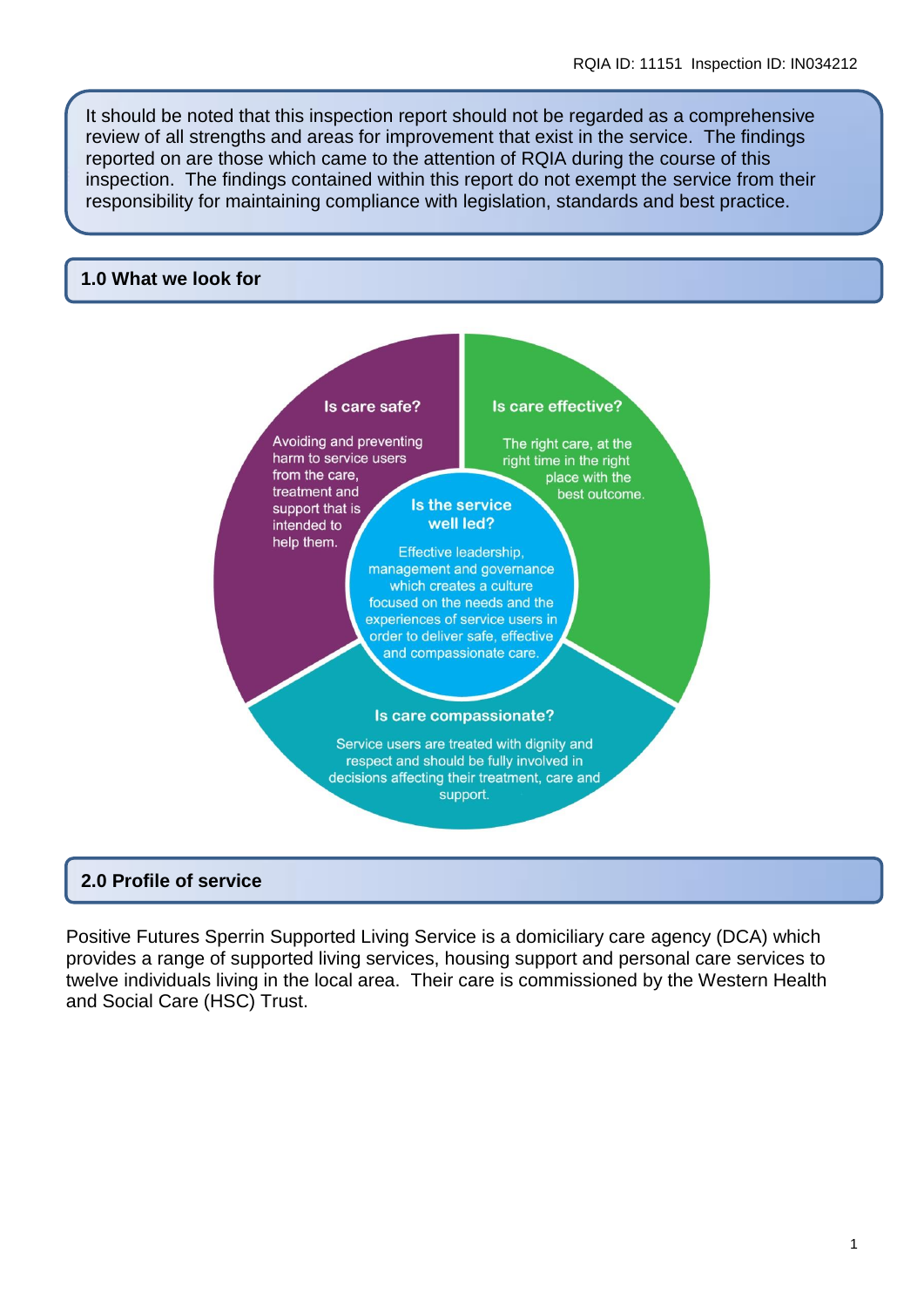### **3.0 Service details**

| <b>Organisation/Registered Provider:</b>                   | <b>Registered Manager:</b> |
|------------------------------------------------------------|----------------------------|
| <b>Positive Futures</b>                                    | <b>Mrs Joanne Grimes</b>   |
| <b>Responsible Individual:</b><br>Ms Agnes Philomena Lunny |                            |
| Person in charge at the time of inspection:                | Date manager registered:   |
| <b>Mrs Joanne Grimes</b>                                   | 31 January 2013            |

#### **4.0 Inspection summary**

An unannounced inspection took place on 24 September 2019 from 10.00 to 14.45.

This inspection was underpinned by the Health and Personal Social Services (Quality, Improvement and Regulation) (Northern Ireland) Order 2003, the Domiciliary Care Agencies Regulations (Northern Ireland) 2007 and the Domiciliary Care Agencies Minimum Standards, 2011.

As a public-sector body, RQIA have duties to respect, protect and fulfil the rights that people have under the Human Rights Act 1998 when carrying out our functions. In our inspections of domiciliary care agencies, we are committed to ensuring that the rights of people who receive services are protected. This means we will be seeking assurances from providers that they take all reasonable steps to promote people's rights. Users of domiciliary care services have the right to expect their dignity and privacy to be respected and to have their independence and autonomy promoted. They should also experience the choices and freedoms associated with any person living in their own home.

The inspection sought to determine if the agency was delivering safe, effective and compassionate care and if the service was well led.

Evidence of good practice was found throughout the inspection in relation to staff recruitment, training and development, risk management and the management oversight of incidents. There were good governance and management arrangements in place, which focused on quality improvement initiatives and maintaining good working relationships.

It was evident throughout the inspection that the agency promoted the human rights of the people they supported; this was evident particularly in relation to the areas of consent, autonomy, equality, choice, privacy, dignity, decision-making, confidentiality and the involvement of the people supported.

No areas for improvement were identified during this inspection.

At the request of the people who received care and support from Positive Futures services, the organisation has requested that RQIA refer to these individuals as 'the people supported'.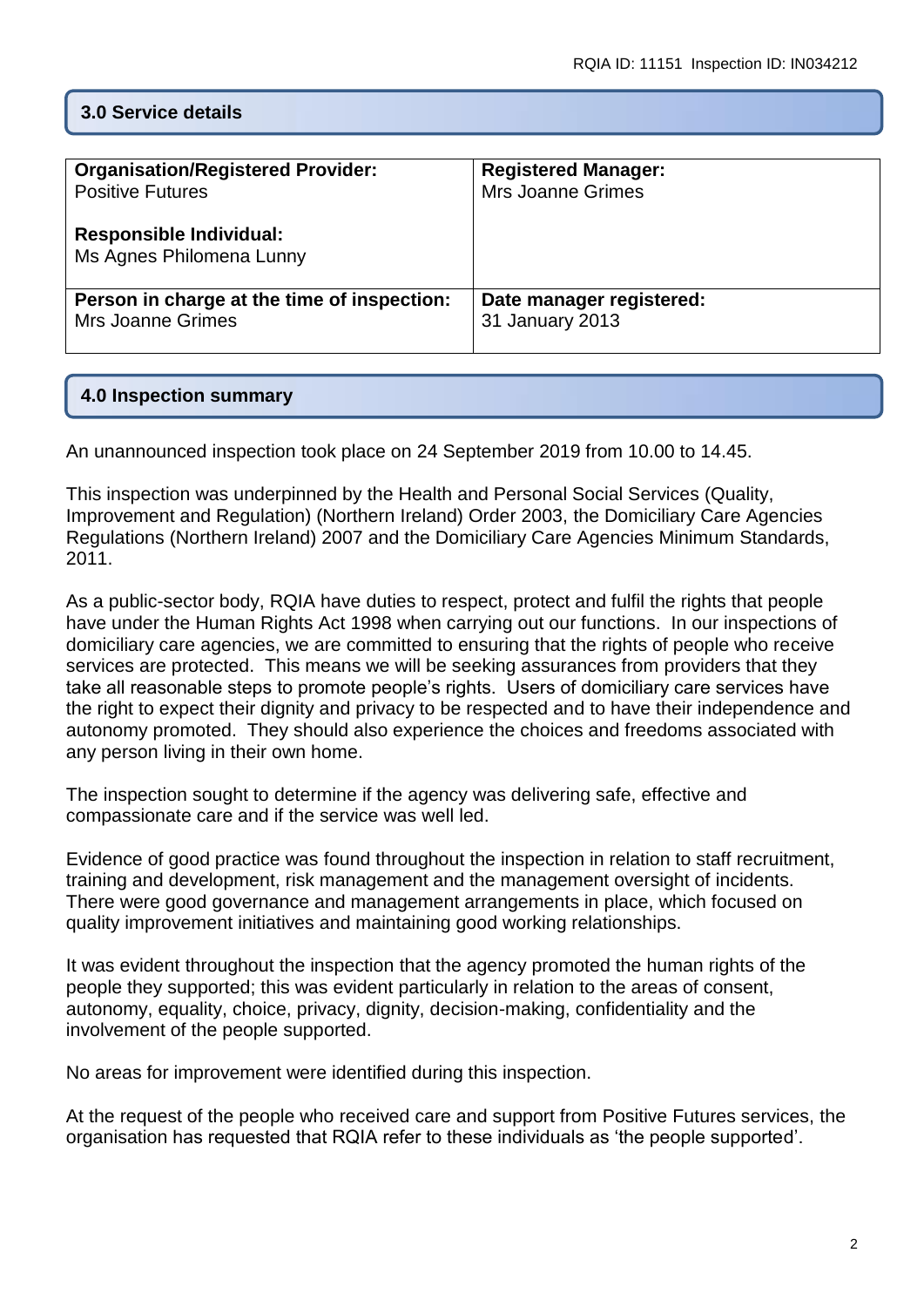The findings of this report will provide the agency with the necessary information to assist them to fulfil their responsibilities, enhance practice and the experience of the people supported.

#### **4.1 Inspection outcome**

|                                       | <b>Requlations</b> | <b>Standards</b> |
|---------------------------------------|--------------------|------------------|
| Total number of areas for improvement |                    |                  |

This inspection resulted in no areas for improvement being identified. Findings of the inspection were discussed with Joanne Grimes, registered manager, as part of the inspection process and can be found in the main body of the report.

Enforcement action did not result from the findings of this inspection.

#### **4.2 Action/enforcement taken following the most recent care inspection dated 02 October 2018**

No further actions were required to be taken following the most recent inspection on 02 October 2018.

## **5.0 How we inspect**

Prior to the inspection, the following records were analysed:

- previous RQIA inspection report
- records of notifiable events
- any correspondence received by RQIA since the previous inspection

At the request of the inspector, the manager was asked to display a poster, prominently within the agency's registered premises. The poster invited staff to give their views and provided staff with an electronic means of providing feedback to RQIA regarding the quality of service provision. No responses were received.

During the inspection process the inspector spoke with the registered manager, the service manager and three support workers. The inspector observed the interactions of staff with three of the people they supported and this is reflected within the report.

Questionnaires were also provided for distribution to the people supported or their representatives. Two of the people supported returned questionnaires within the timescale for inclusion within this report. Another questionnaire was returned; however the inspector was unable to establish whether this had been completed by a relative or one of the people supported. Feedback is reflected within the report.

The following records were examined during the inspection:

- staff induction template
- staff training matrix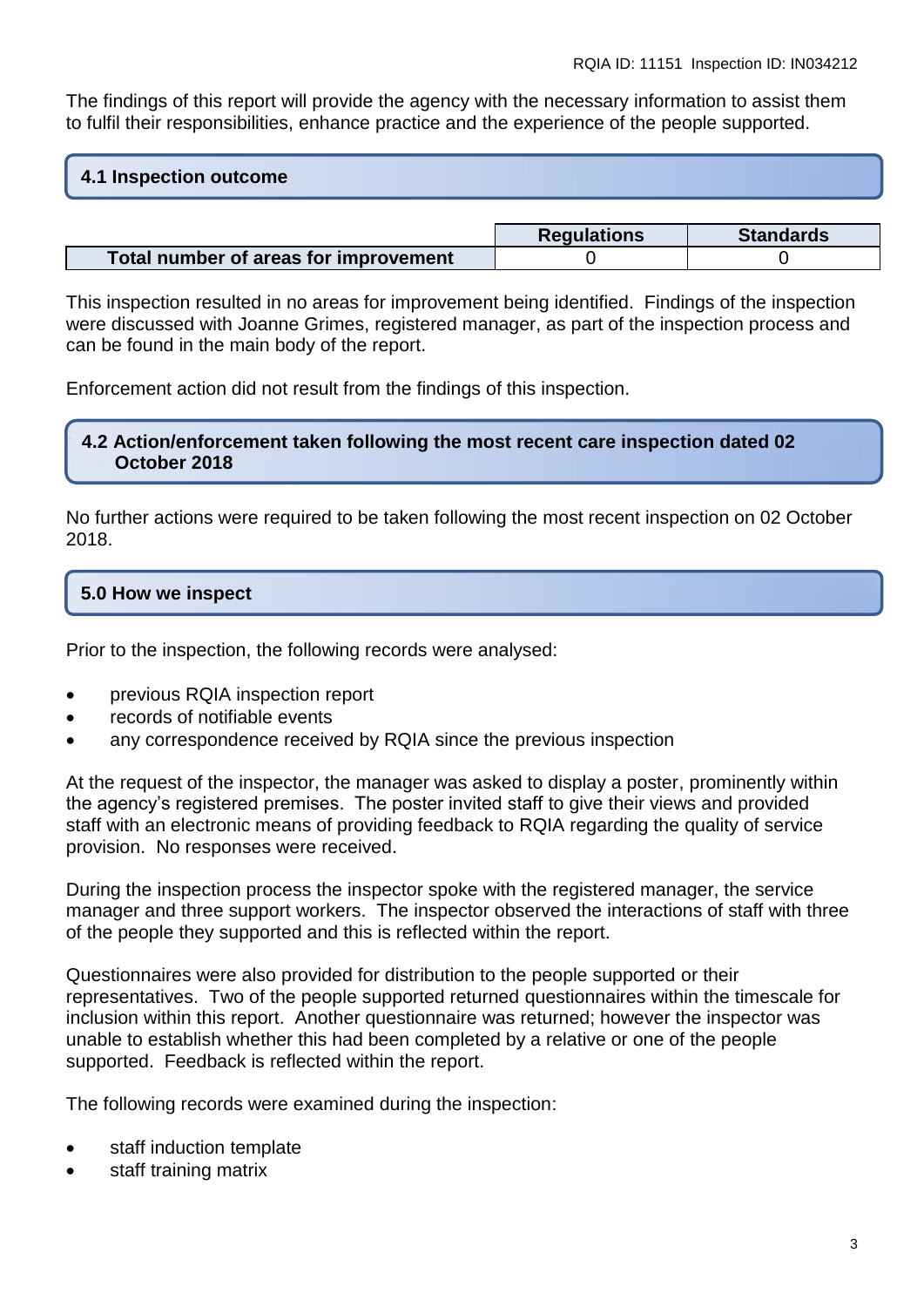- staff supervision and appraisal matrix
- staff registration records with the Northern Irish Social Care Council (NISCC)
- the care records of two of the people supported (person centred portfolio)
- support worker meeting' minutes and minutes of meetings of the people supported by the service
- complaints and compliments records
- monthly quality monitoring reports
- annual quality report

The findings of the inspection were provided to the manager at the conclusion of the inspection.

#### **6.0 The inspection**

#### **6.1 Review of areas for improvement from the last care inspection dated 2 October 2018**

There were no areas for improvement made as a result of the last care inspection.

#### **6.2 Inspection findings**

#### **6.3 Is care safe?**

**Avoiding and preventing harm to service users from the care, treatment and support that is intended to help them.**

During the inspection the inspector reviewed that agency's processes for avoiding and preventing harm to the people supported and this included a review of the staffing arrangements in place. The agency's staffing arrangements were discussed and the inspector was advised that recruitment of staff was in progress. No concerns were raised with the inspector in relation to the staffing levels and the needs of the people supported not being met.

The organisation has a dedicated human resources department which oversees the recruitment processes with input from the manager. The manager described how the agency involves the people they support in the staff interview process. The people supported were also given the opportunity to take part in the agency's recruitment fair. This evidenced the agency's ethos of involving the people they supported in the recruitment process. The agency also endeavoured to match staff characteristics with those of the people they supported, to ensure that there were positive outcomes for the people supported.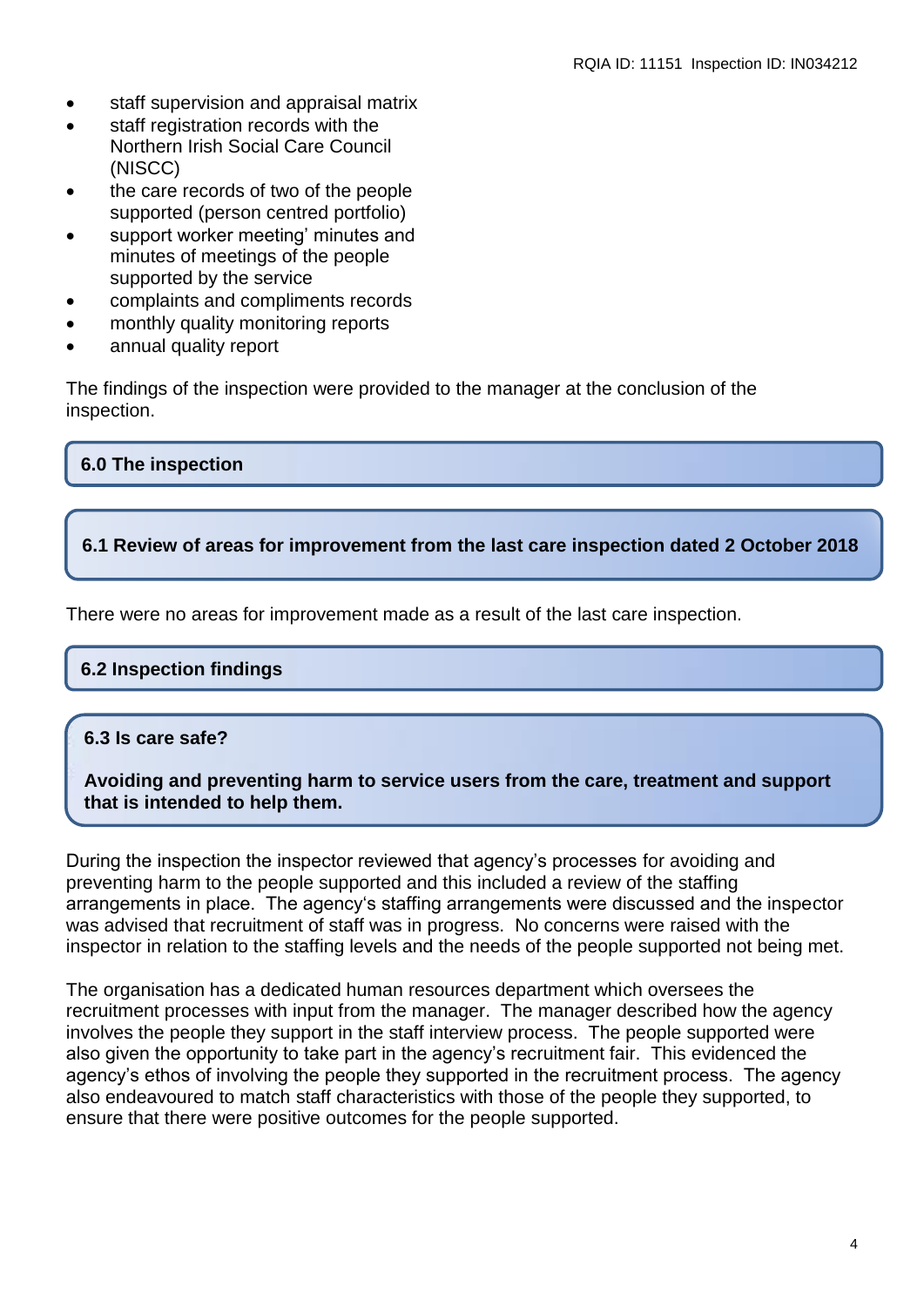New employees were required to complete an induction which included training identified as necessary for the service and familiarisation with the needs of the people supported. The review of the induction template verified that all staff were provided with an induction period which exceeded the timescales outlined within the Regulations. It was good to note that induction programme included a focus on Human Rights.

There was a rolling programme of training, competency assessments, supervision and appraisals and these areas were routinely monitored as part of the monthly quality monitoring processes. It was good to note that awareness training had been provided to staff in areas such as epilepsy, mental health, diabetes, confidentiality, data protection and Positive Behaviour Support. Management oversight of any incidents which occurred was also used to inform the training needs of staff.

It was good to note that staff supplied by other registered domiciliary care agencies were provided with the same induction, training and support as is provided to the agency's own staff.

The role of the Adult Safeguarding Champion (ASC) was discussed during the inspection and the inspector was advised that there is an identified person within the organisation who holds this responsibility and ensures that the organisation's safeguarding activity is in accordance with the regional policy and procedures. There had been one incident which had been referred to adult safeguarding since the date of the last inspection. Discussion with the management team identified that this had been managed appropriately. The annual safeguarding position report had been completed.

The inspector reviewed a sample of accident and incident records and confirmed that they had been managed appropriately. These areas were reviewed by the management team as part of their quality monitoring processes. It was good to note that the management team had an overview of the incidents and accidents which occurred, which enabled them to identify patterns and trends, which were then referred to the relevant HSC representative. Where training needs had been identified, additional workshops had been developed for staff to attend and the frequency of competency assessments were reviewed accordingly. The manager also advised regarding successful behaviour mapping for one of the people supported and how this valuable information was used to reflect the effectiveness of certain medication. This is good practice and is commended.

The inspector discussed the recent changes the ambulance service has made in relation to how they plan to respond where a person supported by the agency has fallen, but are uninjured. The manager advised that they had not identified any potential challenges to this.

The inspector reviewed the agency's arrangements for identifying, managing and where possible eliminating unnecessary risk to the health, welfare and safety of the people supported. Records confirmed that comprehensive risk assessment had been completed in conjunction with the people supported and their representatives. The inspector was advised that staff had received training in human rights as part of the Positive Behaviour Support training. The care records examined identified that where restrictive practices were in place, they were reviewed on a regular basis, to ensure that the methods used were necessary and of the least restrictive in nature.

An action plan had been developed in preparation for the implementation of the new statutory framework for Deprivation of Liberty Safeguards (DoLs). Staff had commenced the required training as relevant to their roles and responsibilities.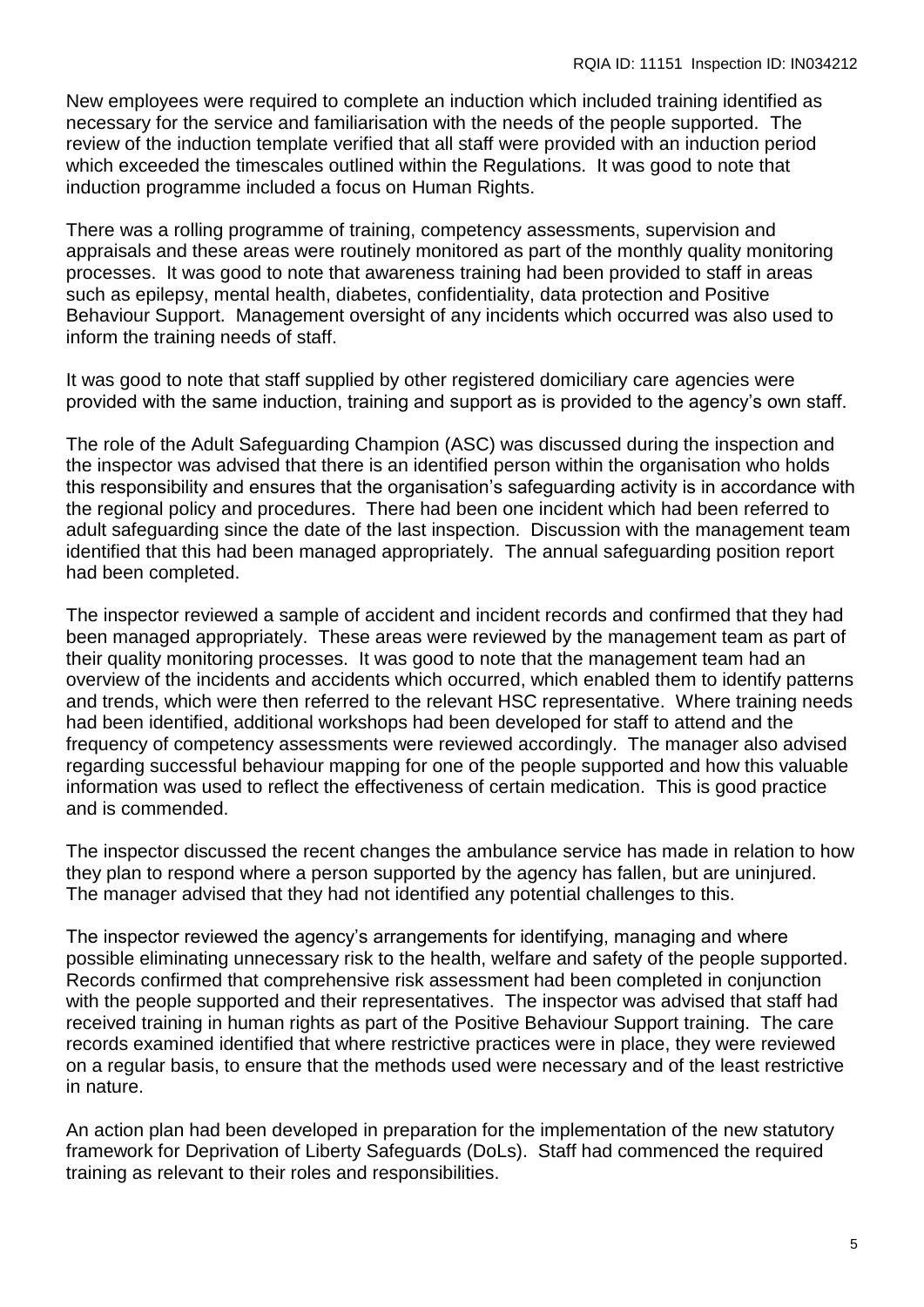## **Areas of good practice**

There were examples of good practice found throughout the inspection in relation to staff recruitment, training and development, risk management and the management oversight of incidents.

### **Areas for improvement**

No areas for improvement were identified during the inspection.

|                                       | <b>Requlations</b> | <b>Standards</b> |
|---------------------------------------|--------------------|------------------|
| Total number of areas for improvement |                    |                  |

## **6.4 Is care effective?**

**The right care, at the right time in the right place with the best outcome.**

The care records were found to be comprehensive, person-centred and maintained in an organised manner. The review of the care records evidenced that the agency was committed to promoting the human rights of the people they supported; this was particularly evident in relation to staff knowing what was important to the people they supported and how best they could support them. A gifts and capacities tool was used, to identify the things the people supported did well, so that the staff would be aware of the areas they needed support in. The care records clearly identified how the staff supported the people they supported in decisionmaking; this included a decision making agreement which outlined how the person supported wanted to be involved in decisions about their care and support.

Care review records were reviewed and it was noted that the people supported or their representatives were involved in the care review process, as appropriate.

No concerns were raised during the inspection with regards to communication between the people supported, their representatives and other key stakeholders.

Staff meetings were held on a regular basis and minutes were available for those who were unable to attend. The staff were also invited to become involved in a joint consultative committee, which enabled staff representatives to meet with senior managers to discuss the organisation's performance and other related issues.

The agency had robust quality monitoring systems in place to audit and review the effectiveness and quality of care delivered to the people supported by the agency.

Quality monitoring reports indicated consultation with a range of the people supported, relatives, staff and where appropriate HSC Trust representatives.

## **Areas of good practice**

There were examples of good practice found throughout the inspection in relation to the quality of the care records and the agency's engagement with the people supported.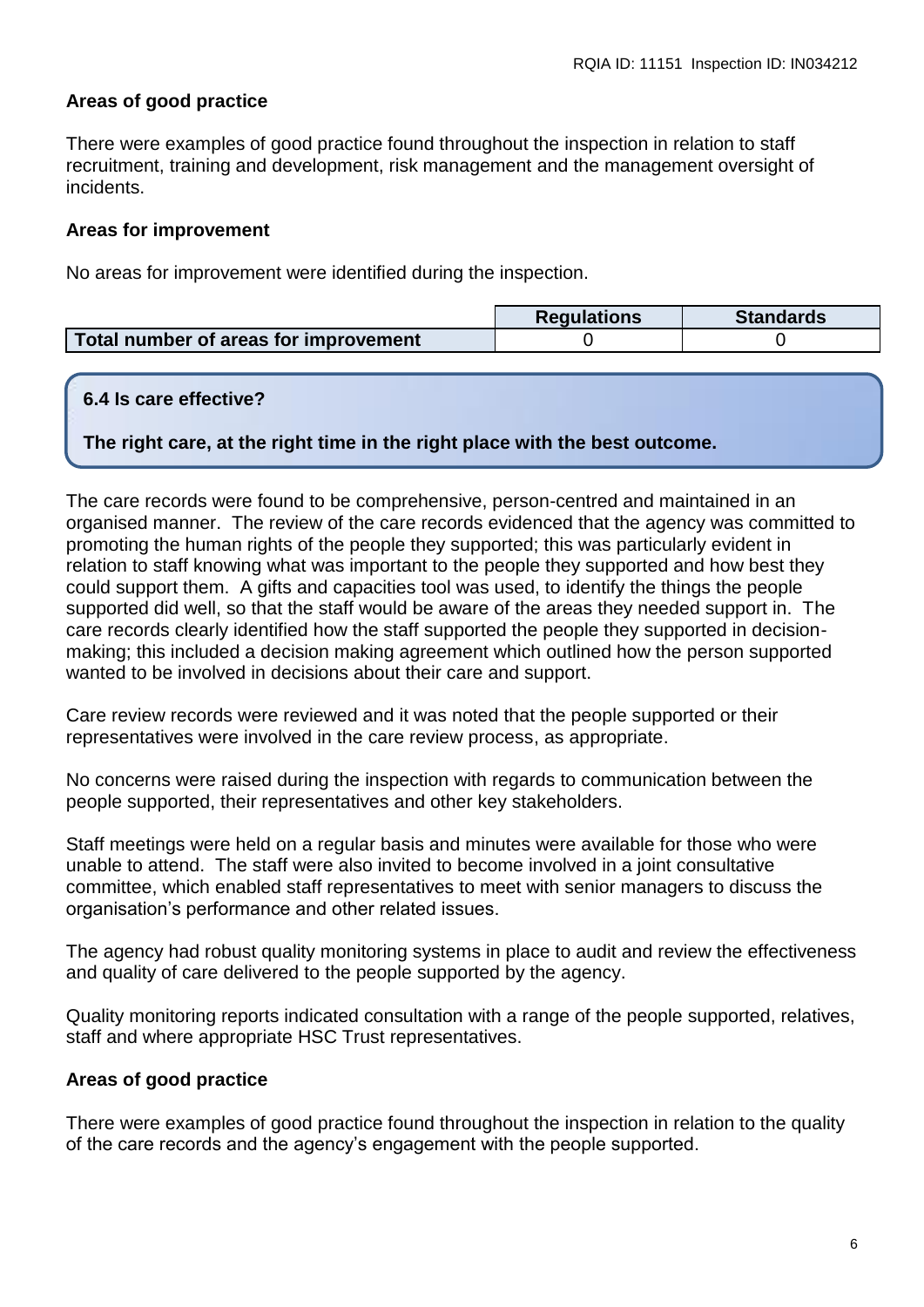#### **Areas for improvement**

No areas for improvement were identified in this domain during the inspection.

|                                       | <b>Requlations</b> | <b>Standards</b> |
|---------------------------------------|--------------------|------------------|
| Total number of areas for improvement |                    |                  |

#### **6.5 Is care compassionate?**

**Service users are treated with dignity and respect and should be fully involved in decisions affecting their treatment, care and support.**

The inspector discussed arrangements in place relating to the equality of opportunity for the people supported and the need for staff to be aware of equality legislation whilst also recognising and responding to the diverse needs of the people supported in a safe and effective manner. The manager advised that equality and diversity was included as part of the induction programme and that specific training was planned for all staff to complete.

Discussions with the manager and a review of the records confirmed that the agency engages equally with the people they support, regardless of their abilities, their background, choices or their lifestyle.

Some of the other areas of equality awareness identified during the inspection included:

- effective communication
- advocacy
- equity of care and support
- individualised person-centred care
- individualised risk assessments
- disability awareness

The review of the care records identified that the risk assessments and the care and support plans gave due regard to the human rights of the people supported. This was particularly evident in relation to their rights to privacy and choice, and their rights to property. It was good to note that detailed opportunity plans were available within the care records, which evidenced the agency's commitment of promoting independence. Consent for RQIA inspectors to review care records had also been sought from the people supported.

The people supported could avail of advocacy services, if required and the manager discussed with the inspector ways in which the independent advocacy service has been supporting one of the people supported, to ensure their human rights were upheld.

The people supported were encouraged to attend focus groups periodically, where they had an opportunity to discuss anything which might interest or impact upon them. The inspector noted that the Chief Executive Officer of Positive Futures had attended one of the focus group meetings. This is good practice and is commended.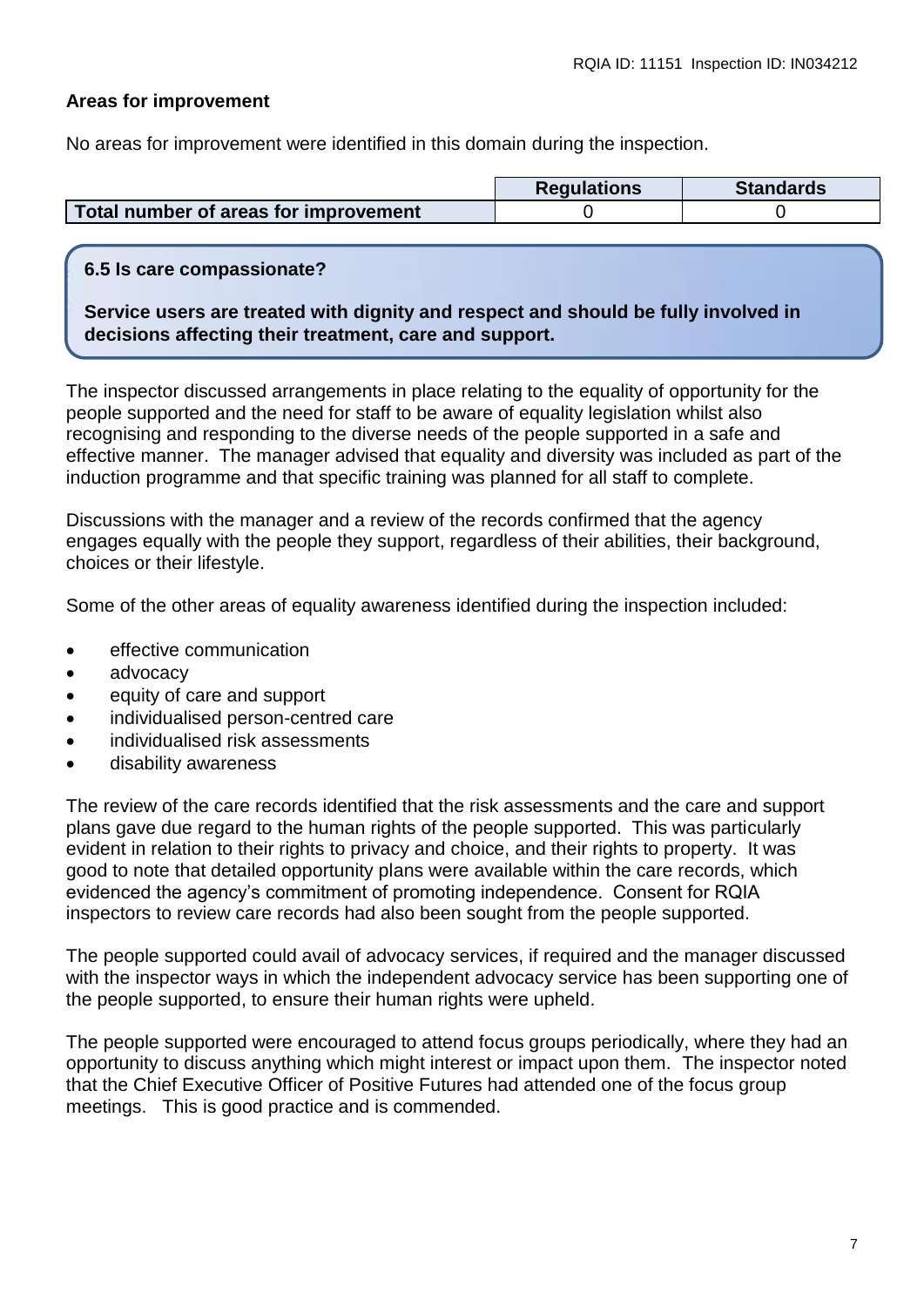Participation in activities in the local and wider community were encouraged, with appropriate staff support and it was evident that the people supported were involved in deciding what they wanted to do. It was good to note that the people supported had been involved in drawing a picture of what they thought a 'good care worker' looked like. This is good practice and is commended.

Reports of quality monitoring visits indicated the agency had systems for regularly engaging with the people supported and where appropriate relevant stakeholders.

The inspector observed three of the people supported with staff and they were noted to be happy and relaxed in their interactions. The inspector spoke with three staff members who spoke positively in relation to the person-centred approach to the care and support provided.

The returned questionnaires indicated that that the people supported or their representatives were wither 'satisfied' or 'very satisfied' that the care was safe, effective and compassionate; and that the service was well led. Written comments included:

• "I am happy enough."

## **Areas of good practice**

There were examples of good practice identified throughout the inspection in relation to the people supported being treated with respect and dignity; it was evident that their independence and autonomy had been promoted by staff.

## **Areas for improvement**

No areas for improvement were identified during the inspection.

|                                       | <b>Requlations</b> | <b>Standards</b> |
|---------------------------------------|--------------------|------------------|
| Total number of areas for improvement |                    |                  |

## **6.6 Is the service well led?**

**Effective leadership, management and governance which creates a culture focused on the needs and experience of service users in order to deliver safe, effective and compassionate care.**

The inspection findings indicated that there was a culture within the agency which focused on the needs and preferences of the people they supported.

All staff are required to be registered with the NISCC. The manager confirmed that information regarding registration and renewal dates were maintained by the agency. A review of NISCC records confirmed that all staff were currently registered. The staff induction workbook provided new staff with information on the NISCC Induction Standards.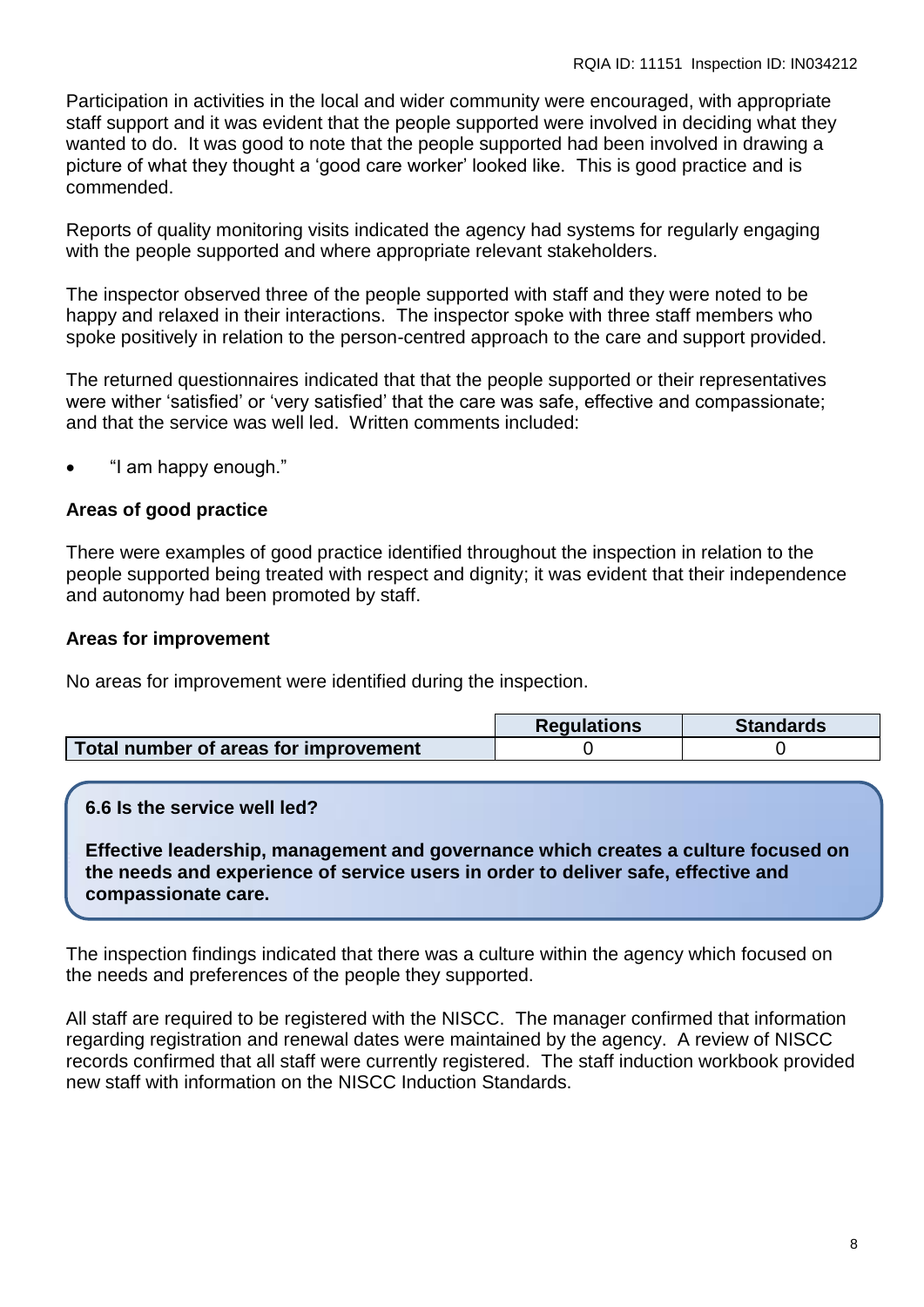There had been no complaints received from the date of the last inspection, in relation to the care and the support provided. Procedures were in place to ensure that any complaints received would be managed in accordance with regulation, standards and the agency's own policies and procedures.

There was good management oversight of any accidents or incidents which occurred in the service. The agency had reported any notifiable incidents to RQIA, appropriately.

The Monthly quality monitoring visits were completed in accordance with Regulation 23 of The Domiciliary Care Agencies Regulations (Northern Ireland) 2007. An action plan was generated to address any identified areas for improvement and these were followed up on subsequent months, to ensure that identified areas had been actioned.

The quality of the service provision was also reviewed on an annual basis. This identified consistently positive feedback from relevant stakeholders and included an overview of key service indicators, such as staffing arrangements, incidents and accidents, adult safeguarding and staff training and training and the management of complaints. It was good to note that the annual report made comparisons, as appropriate, to the outcomes of previous years. This evidenced the agency's commitment to continuous quality improvement. This is good practice and is commended.

There was evidence of effective collaborative working relationships with key stakeholders, including the relevant HSC Trust representatives, families of the people supported and staff. The agency had received positive feedback through the quality monitoring report from HSC trust' representatives regarding the ability of the agency staff to work in partnership to meet the needs of the people supported.

The registered person has worked effectively with RQIA to operate and lead the organisation in maintaining compliance with Regulations and Minimum Standards.

On the date of inspection the certificate of registration was on display and reflective of the service provided.

## **Areas of good practice**

There were good governance and management arrangements in place, which focused on quality improvement initiatives and maintaining good working relationships.

It was evident in all four domains that the agency promoted the human rights of the people they supported; this was evident particularly in relation to the areas of consent, autonomy, equality, choice, privacy, dignity, decision-making, confidentiality and the involvement of the people supported.

## **Areas for improvement**

No areas for improvement were identified in this domain during the inspection.

|                                       | <b>Regulations</b> | <b>Standards</b> |
|---------------------------------------|--------------------|------------------|
| Total number of areas for improvement |                    |                  |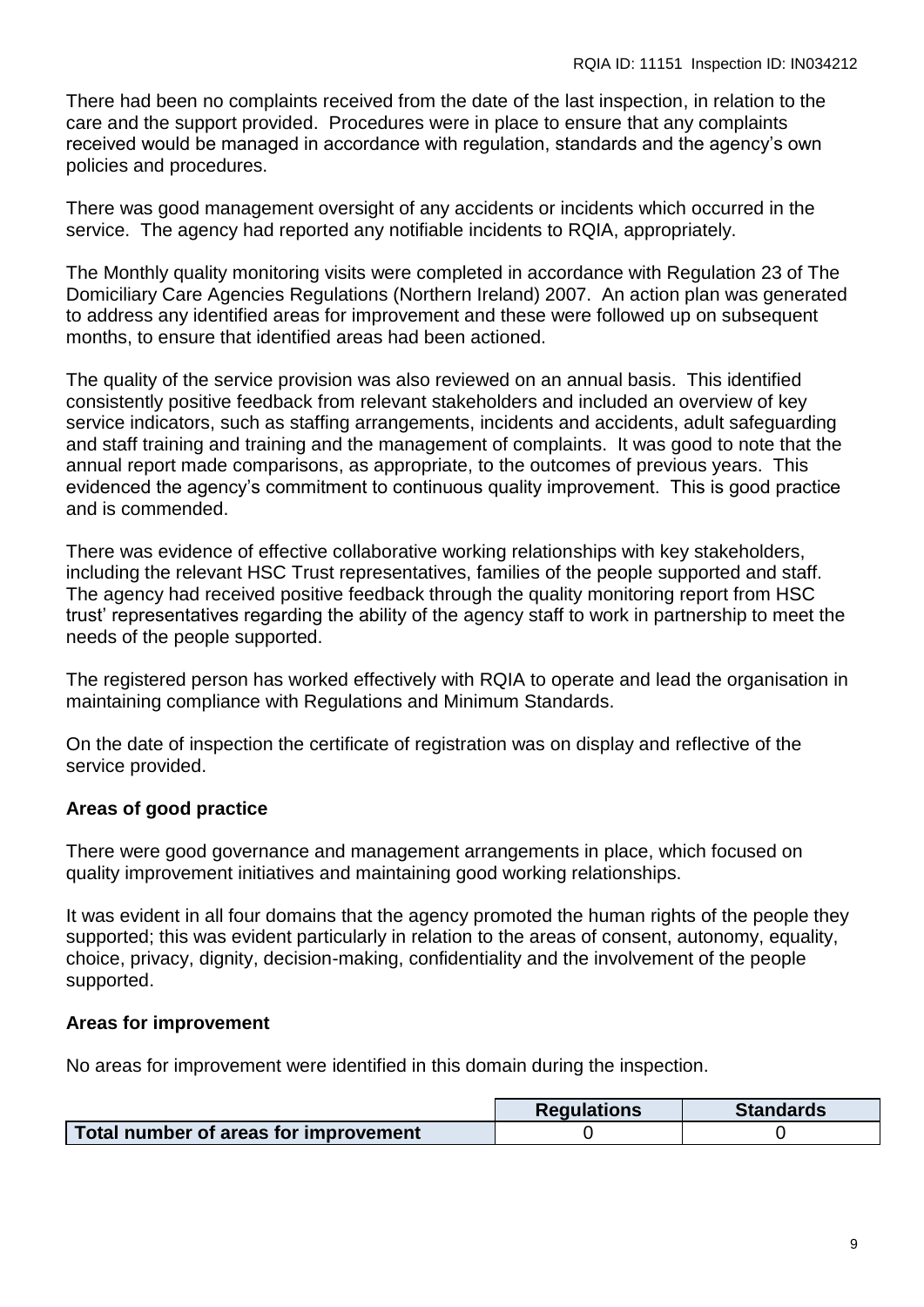## **7.0 Quality improvement plan**

There were no areas for improvement identified during this inspection, and a QIP is not required or included, as part of this inspection report.